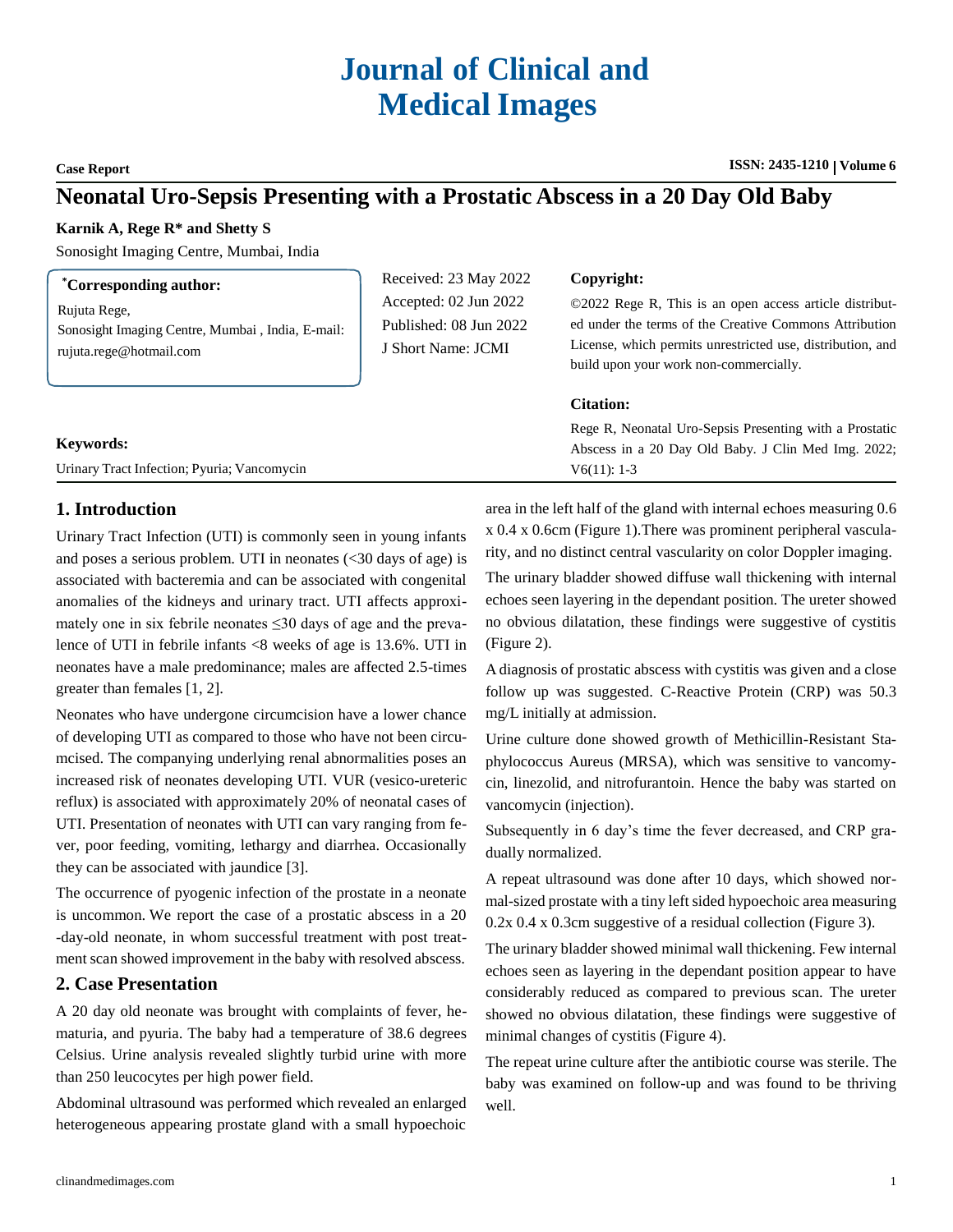

Figure 1: Enlarged heterogeneous appearing prostate gland with a small hypoechoic area in the left half of the gland with internal echoes representing the abscess.



**Figure 2:** There is Urinary tract infection depicted by layering internal echoes within the bladder.



**Figure 3:** Showed normal-sized prostate with a tiny left sided hypoechoic area depicting resolution of the abscess.



**Figure 4:** Internal echoes within the urinary bladder appear to have considerably reduced as compared to previous scan.

#### **3. Discussion**

Urinary tract infections in infants are common, especially in male infants but prostatic abscess is seen rarely. A prostatic abscess is a very rare clinical variety of UTI, especially in neonates. Only 14 cases have been reported in the literature before our case report. Few factors are responsible for the occurrence of prostatic abscess in neonates. In general neonates are at risk of any infection.

Some of the factors are:

I) Obstruction to the flow of urine due to physiologic phimosis

II) Presence of squamous metaplasia of the epithelium of the utricle, prostatic urethra, and prostatic glands at birth, which undergoes regression during the first week of life [4].

Reason behind the occurance of prostatic abscess can be explained by hematogenous spread of organisms to the prostate, most commonly after Staphylococcal bacteremia and ascending UTI, which may occur because of the reflux of urine from the urethra into the prostatic ducts during micturition [5, 6, 9].

Neonates with prostatic abscess usually present with fever, hematuria, or pyuria. The clinical diagnosis of prostatic abscess in neonates is difficult because rectal examinations are not routinely performed in neonates. A thoroughly done ultrasonography helps in diagnosing prostatic abscess. MRI with contrast may be used as a problem-solving tool to differentiate between acute prostatitis and prostatic abscess. The most common pathogen seen to cause neonatal prostatic abscess is staphylococcus aureus. Treatment of prostatic abscess mainly focuses on appropriate antibiotic therapy based on urine culture and sensitivity occasionaly the drainage of pus by an appropriate approach may be required if the child is not recuperating well [7 , 8 ,10, 11].

#### **4. Conclusions**

Urosepsis in neonates presenting with a prostatic abscess is very rare. A prostatic abscess usually presents with urinary retention, fever, or pyuria. Ultrasound plays a pivotal role in the early diagnosis of prostatic abscess. Magnetic resonance imaging can further aid in prostatic abscess differentiation from prostatitis. Treatment of prostatic abscess involves appropriate antibiotic therapy and subsequent drainage of pus if required. A prostatic abscess has a good prognosis in neonates when early diagnosis and treatment are started on time.

#### **References**

- 1. Ridgway AJ, Luk ACO, Pearce I. Prostate abscess: A [comprehensive](https://journals.sagepub.com/doi/abs/10.1177/2051415819850996?journalCode=urob) review [of the literature. J](https://journals.sagepub.com/doi/abs/10.1177/2051415819850996?journalCode=urob) Clin Urol. 2019; 12(6): 441-8.
- 2. [Allison W. Abscess of the prostate gland. Prov Med Surg J. 1842;](https://www.bmj.com/content/s1-5/105/11) [5\(105\):](https://www.bmj.com/content/s1-5/105/11) 11-2.
- 3. [Ackerman AL, Parameshwar PS, Anger JT. Diagnosis and treatment](https://pubmed.ncbi.nlm.nih.gov/28944509/) [of patients with prostatic abscess in the post-antibiotic era. Int J](https://pubmed.ncbi.nlm.nih.gov/28944509/) Urol. [2018; 25\(2\): 103-10.](https://pubmed.ncbi.nlm.nih.gov/28944509/)